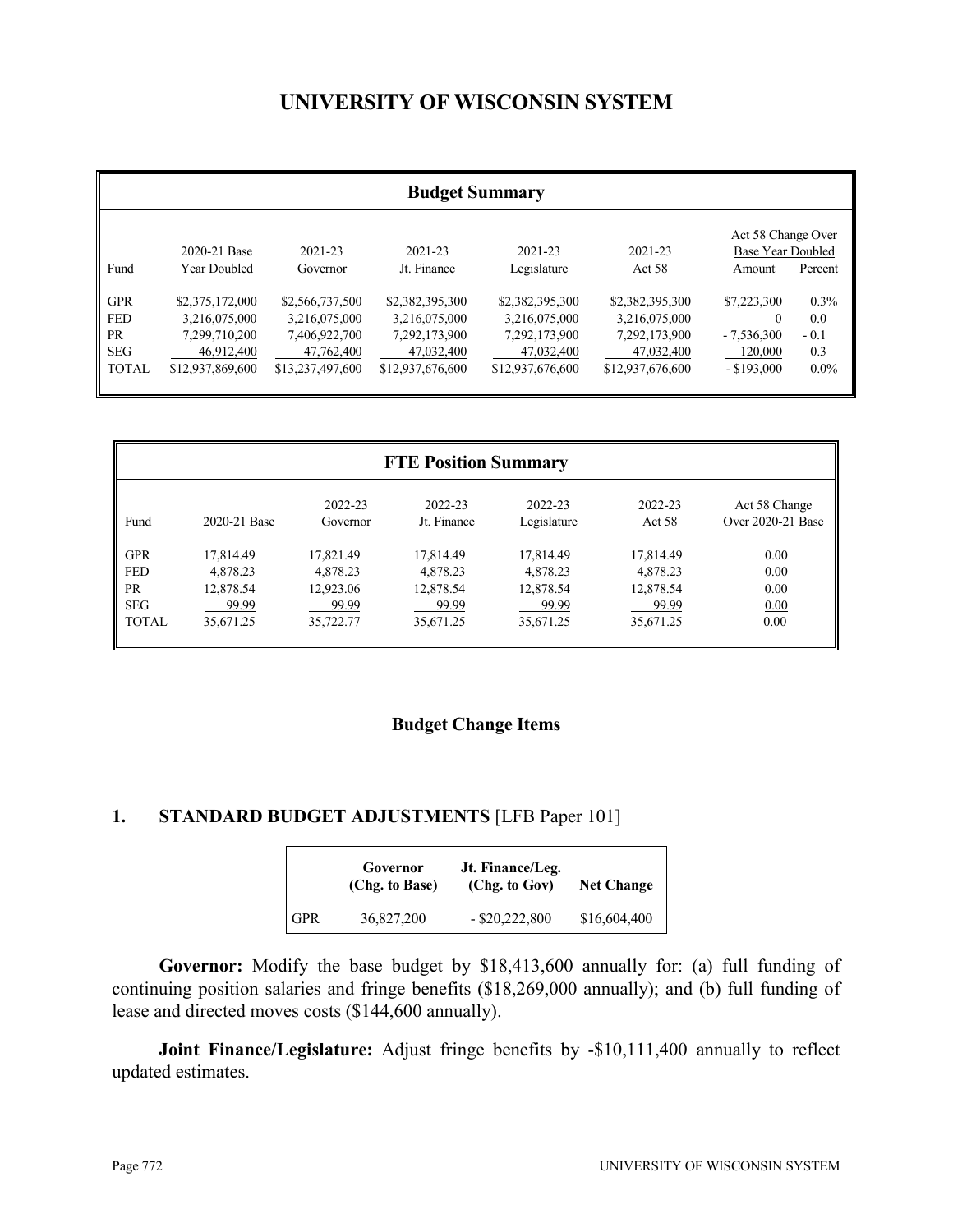#### **2. RESIDENT UNDERGRADUATE TUITION FREEZE** [LFB Paper 635]

|            | Governor<br>(Chg. to Base) | Jt. Finance/Leg.<br>(Chg. to Gov) | <b>Net Change</b> |
|------------|----------------------------|-----------------------------------|-------------------|
| <b>GPR</b> | \$50,400,000               | $-$ \$50,400,000                  | \$0               |

**Governor:** Prohibit the Board of Regents of the UW System from charging resident undergraduates enrolled in an institution or college campus in the 2021-22 or 2022-23 academic year more in tuition than it charged resident undergraduates enrolled in that institution or college campus in the 2020-21 academic year. Provide \$16,800,000 in 2021-22 and \$33,600,000 in 2022- 23.

Beginning in the 2013-15 biennium, each biennial budget act has prohibited increases in resident undergraduate tuition rates. A 1% annual increase in resident undergraduate tuition would result in increased tuition revenues of \$8.4 million. The administration indicates the funds provided under the bill are intended to replace resident undergraduate tuition revenue which could have been generated based on a tuition increase of 2% in each year of the biennium.

**Joint Finance/Legislature:** Provision not included.

# **3. UW SYSTEM GENERAL PROGRAM OPERATIONS** [LFB Paper 636]

|       | Governor<br>(Chg. to Base) | Jt. Finance/Leg.<br>(Chg. to Gov) | <b>Net Change</b> |
|-------|----------------------------|-----------------------------------|-------------------|
| l GPR | \$40,000,000               | $-$ \$40,000,000                  | \$0               |

**Governor:** Provide \$20,000,000 annually for UW System operations in the UW System's largest GPR appropriation for general program operations.

**Joint Finance/Legislature:** Provision not included.

### **4. TUITION PROMISE EXPANSION**

|     | Governor<br>(Chg. to Base) | Jt. Finance/Leg.<br>(Chg. to Gov) | <b>Net Change</b> |
|-----|----------------------------|-----------------------------------|-------------------|
| GPR | \$39,000,000               | $-$ \$39,000,000                  | \$0               |

**Governor:** Provide \$13,800,000 in 2021-22 and \$25,200,000 in 2022-23 in a new, annual appropriation and require the Board of Regents to develop and administer a tuition promise grant program for eligible Wisconsin resident students enrolled at UW System institutions other than UW-Madison to supplement the gap between any scholarships or grants an eligible student receives outside of the tuition promise program and the full cost of their academic fees and segregated fees. Require that, to be eligible for the program, the student would have to be enrolled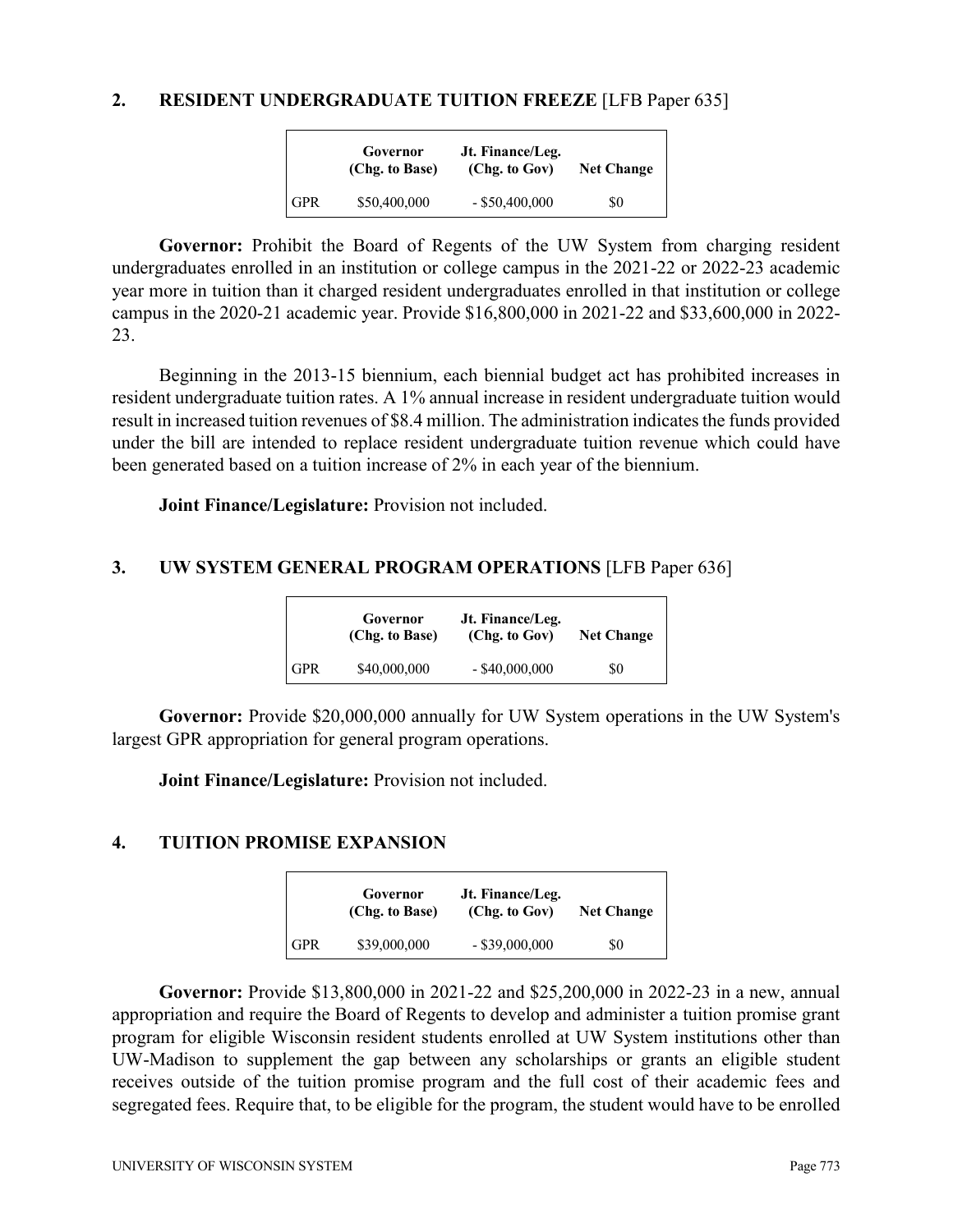in his or her first bachelor's degree program in an on-campus program and the student's household's annual federal adjusted gross income must be \$60,000 or less. Require that eligible students would have to meet any acceptable academic standards or additional requirements developed by the Board. Specify that incoming freshmen would be eligible for grants for eight consecutive semesters and transfer students for grants for four consecutive semesters. Specify that summer terms would not be included in the consecutive semester count and the program funding could not be applied to students' summer term tuition or fees. In addition, specify that no grants could be awarded to any student who is required by federal law to register with the selective service if the person has not so registered, and no grant could be awarded to a student whose name appears on the statewide child support lien docket, unless the student provides a qualifying payment agreement to the Board. Further, specify that the Board could promulgate rules to implement and administer the program. Specify that the grant program would first apply to eligible students who initially enroll in an institution in the first fall semester beginning after the effective date of the bill.

The Bucky's Tuition Promise program at UW-Madison was implemented beginning in fall, 2018, and provides scholarships and grants to cover tuition and segregated fees for students whose household adjusted gross income is \$60,000 or less. Incoming freshmen are eligible for eight consecutive semesters and transfer students are eligible for four consecutive semesters. Aid under the program is provided after other student aid, such as grants and scholarships are applied, resulting in a student's net cost for tuition and fees of zero. Approximately 850 students have received assistance through Bucky's Tuition Promise in the two years since the program's inception. Funding for the program was provided by UW-Madison's internal resources. UW System estimates 5,900 students would receive assistance through the expanded tuition program in the first four years.

**Joint Finance/Legislature:** Provision not included.

### **5. BORROWING FOR OPERATIONAL PURPOSES**

**Governor:** Provide that the Board of Regents could, upon affirmative approval by the Board at a public meeting, arrange and obtain extensions of credit, on terms approved by the Board, to obtain short-term funding for any expense associated with athletics or educational programs and related programs. Specify that extensions of credit could also be used for refinancing or refunding if the repayment period for the original extension of credit does not exceed five years. Define "athletics program" as a program for intercollegiate athletics that is all of the following: (a) a revenue-producing enterprise; (b) operated or overseen by an institution's athletics department or office; and (c) subject to the bylaws and policies of the National Collegiate Athletic Association. Specify that "extension of credit" includes a loan or line of credit from a financial institution, liquidity facility, ancillary agreement, or any other credit arrangement. Define "short-term" as a period not exceeding five years for repayment of any individual extension of credit.

In addition, specify that the Board could pledge any of the following collateral as security for repayment of an extension of credit: (a) any revenues generated by the System, arising after the initial extension of credit is entered into, as a result of the operation of any athletics program;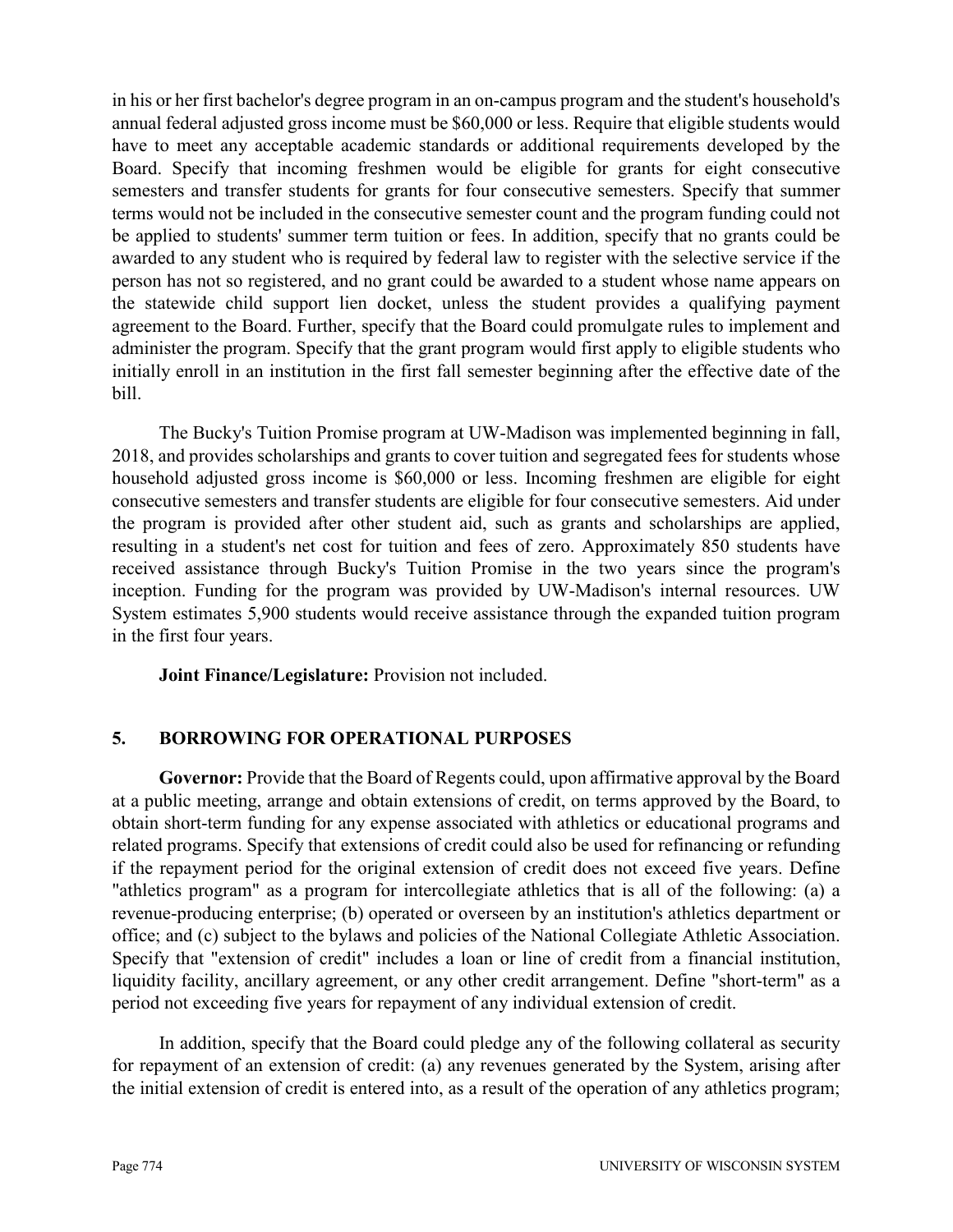or (b) any guarantee, obligation or revenues furnished by a third party. Prohibit the Board from pledging the full faith and credit or taxing power of the state for repayment of an extension of credit and specify that the state shall not be generally liable for the repayment of any extension of credit or interest, and extensions of credit shall not be a debt of the state for any purpose whatsoever. Specify that an extension of credit would be repayable solely from pledged collateral, and require any instruments evidencing an extension of credit state this on their face. Provide that a creditor that provides an extension of credit would have a perfected security interest in the pledged collateral.

Further, specify that proceeds from an extension of credit could not be used to pay for any of the following: (a) expenses associated with the acquisition, construction, improvement, or maintenance of buildings or other structures or facilities, including expenses associated with a UW gifts and grants project let through single prime contracting and including any debt service; (b) expenses associated with a master lease agreement entered into by the Department of Administration (DOA) on behalf of the Board of Regents to obtain property or services under which DOA, prior to the effective date of the bill, agreed to pay the expense; or (c) the creation of a new program and its associated expenses, under which the Board obtains property or services by entering into an agreement with a person other than DOA and this person makes or agrees to make periodic payments.

Create a continuing, all moneys received, program revenue appropriation for the receipt of moneys received as proceeds of extensions of credit or for the transfer of funds from the System's largest program revenue (PR) appropriation for the repayment of extensions of credit under these provisions. Specify that all proceeds from an extension of credit would be credited to this appropriation. Further, specify that the Board could direct the Secretary of Administration to transfer to this appropriation, and require the Secretary to then transfer, from the Board's largest PR appropriation, any amount the Board determines necessary for the repayment of any obligation arising under these provisions.

The UW System's largest PR appropriation is entitled, "General Program Operations." In 2020-21 the appropriation has funding of \$2.6 billion and includes monies from tuition and fees, auxiliary operations including residence halls, food service, student unions, and athletics.

**Joint Finance/Legislature:** Provision not included.

### **6. UW SYSTEM REVENUE INVESTMENT** [LFB Paper 637]

**Governor:** Specify that the Board of Regents could manage the investment of any revenues designated by the Board of Regents, including revenues from gifts, grants, and donations, by directing the State of Wisconsin Investment Board (SWIB) to invest these moneys according to investment policies established by the Board of Regents. Specify that SWIB would be required to invest moneys designated by the Board of Regents under the Board of Regent's investment policies. Require SWIB to make and manage these investments in accordance with the investment directives and policies of the Board of Regents and in accordance with the terms of the contract except that SWIB may decline to involve unreasonable risk or to be in violation of SWIB's statutory standards of investment prudence.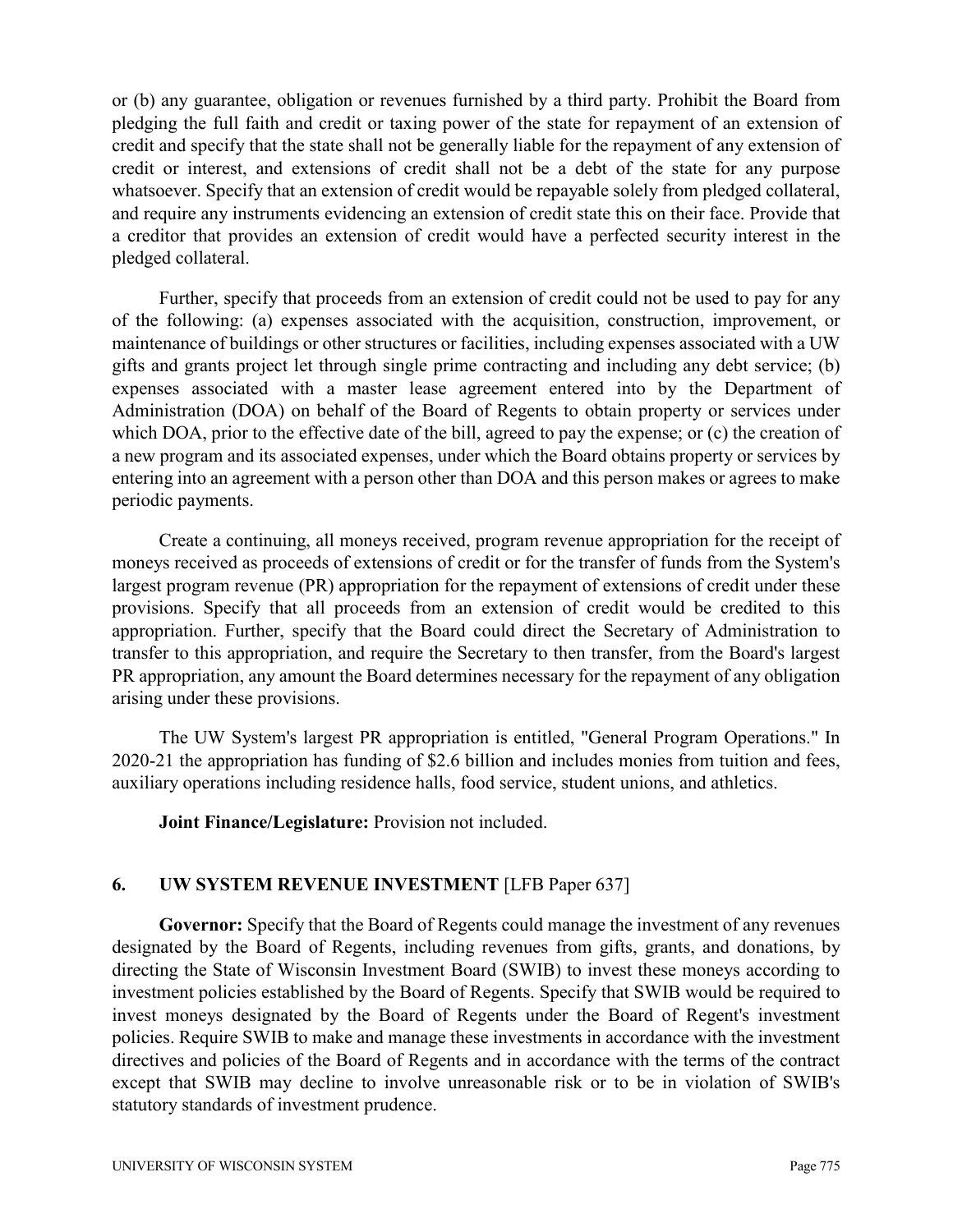Under current law, the Board of Regents may invest revenues from gifts, grants, and donations by doing any of the following: directly employing a financial manager; selecting a private investment firm using a competitive proposal process, or contracting with SWIB to manage the investment of these moneys. If the Board of Regents contracts with SWIB for investment of these moneys, these moneys are not required to be invested in the state investment fund (SIF). Other program revenue balances (approximately \$1.8 billion in February, 2021) of the Board are currently invested in the SIF. The SIF operates as an investment trust for managing certain state moneys and functions as a cash management fund under which cash balances are pooled and invested in liquid, low-risk investments until these moneys are needed. In February, 2021, approximately \$17.7 billion was in the SIF, including approximately \$3.0 billion of retirement trust moneys and \$5.4 billion of local government pooled investments. The annualized rate of return for the SIF was 0.08% in February 2021.

**Joint Finance/Legislature:** Provision not included.

### **7. MINNESOTA-WISCONSIN RECIPROCITY AGREEMENT**

**Governor:** Transfer administration of the Minnesota-Wisconsin student reciprocity agreement relating to the UW System from the Higher Educational Aids Board to the Board of Regents. The reciprocity agreement provides for the waiver of nonresident tuition and for a reciprocal fee structure for residents of either state who are enrolled in public institutions of higher education located in the other state. Maintain the current law requirements regarding the purpose of the agreement and the requirement that the reciprocal fee may not exceed the higher of the resident tuition that would be charged the student at the public institution of higher education in which the student is enrolled or the resident tuition that would be charged the student at comparable public institutions of higher education located in the student's state of residence. Maintain the current law requirement prohibiting receipt of a nonresident tuition waiver by a person whose name is on the statewide support lien docket.

Require the Higher Educational Aids Board (HEAB) to provide to the designated Minnesota body, notice of the termination of the current reciprocity agreement, with the termination effective July 1, 2022. Provide that the Board of Regents, as the representative of Wisconsin, would enter into a new reciprocity agreement with the designated representative of the state of Minnesota to become effective July 1, 2022. Specify that the new agreement would be subject to approval by the Joint Committee on Finance.

Prior to each academic year, require the Board of Regents and the Minnesota designated body to prepare an administrative memorandum that establishes policies and procedures for implementation of the agreement for the upcoming academic year, including a description of how the reciprocal fee structure would be determined and submit the memorandum to the Joint Committee on Finance subject to a 14-day passive review approval process.

Maintain the current law requirement that at the end of each semester or academic term, each state determine the number of participating students and certify to the other state the aggregate amount of its reimbursement obligation, and the state with the larger reimbursement obligation is required to pay the net obligation as provided in the agreement by a reasonable date. Modify the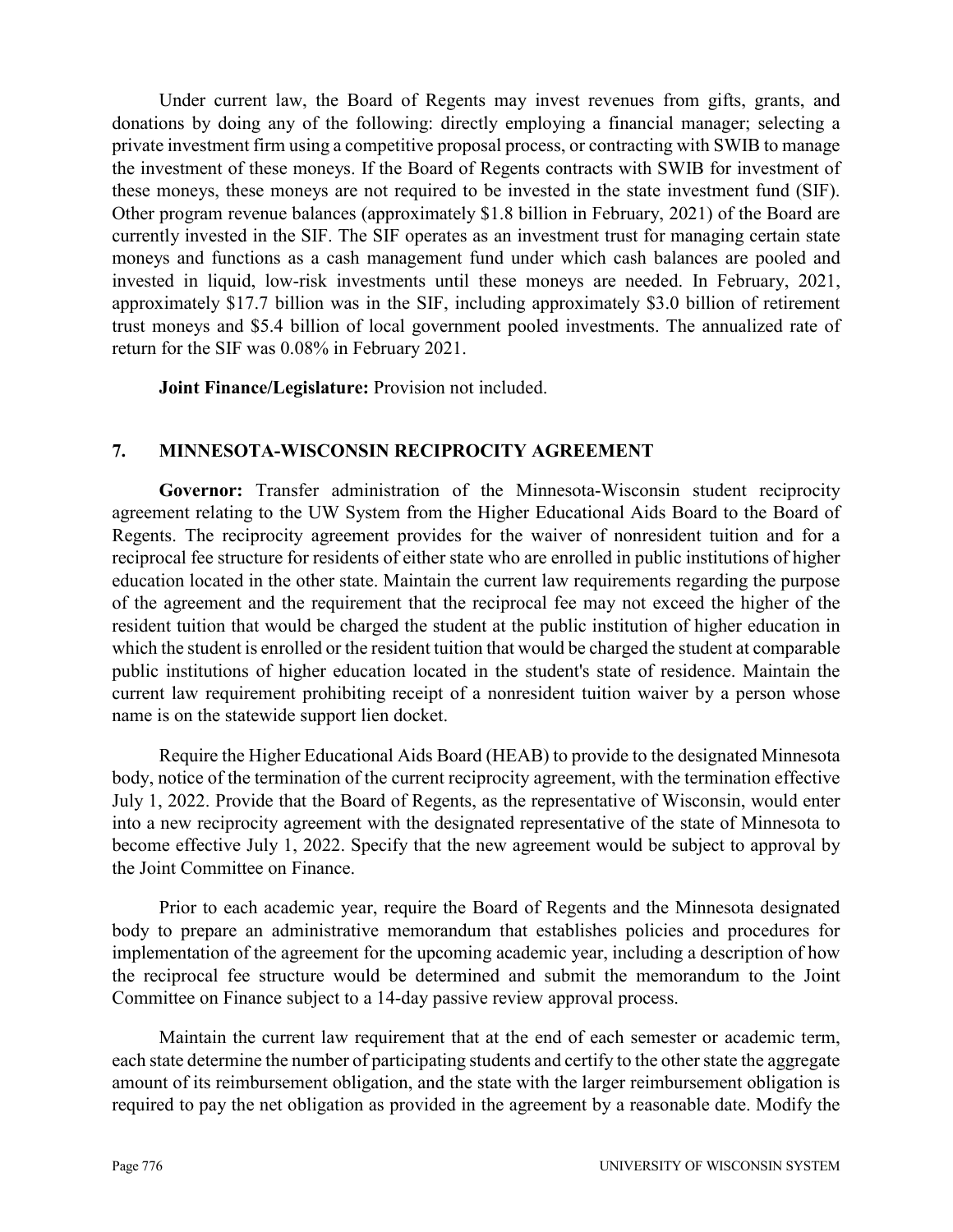largest program revenue appropriation under the UW System to authorize the payment of any reimbursement obligation under the new reciprocity agreement, effective July 1, 2022.

Under current law, HEAB administers the Minnesota-Wisconsin reciprocity agreement which covers all public institutions in both states. Under the agreement, residents can attend public universities, community colleges, and technical colleges in the adjacent state without having to pay non-resident tuition. Under the bill, the Board of Regents would administer the agreement between Minnesota and Wisconsin for UW-System institutions and HEAB would administer the agreement between Minnesota and Wisconsin for students attending Wisconsin technical colleges. Currently, tuition referred to as differential reciprocity tuition is deposited in the general fund as GPR-Earned. With the July 1, 2022, effective date for these changes, the provisions would reduce expenditures from the GPR sum sufficient appropriation under HEAB by an estimated \$6,500,000 and reduce GPR-Earned under the UW System by an estimated \$16,500,000 in 2022-23, for a net reduction to the general fund's balance of \$10,000,000.

Under current law, the GPR appropriation under HEAB is used to pay Minnesota its costbased reimbursement. As noted above, the additional tuition paid by Minnesota students attending UW institutions over UW System resident tuition amounts is deposited in the state's general fund as GPR-Earned.

Under the bill, it is anticipated that the UW System would pay Minnesota its cost-based reimbursement (if any) from its largest PR appropriation, and would deposit the additional tuition paid by Minnesota residents in that same appropriation.

**Joint Finance/Legislature:** Provision not included.

#### **8. STUDENT MENTAL AND BEHAVIORAL HEALTH SUPPORT** [LFB Paper 638]

|            | Governor<br>(Chg. to Base) | Jt. Finance/Leg.<br>(Chg. to Gov) | <b>Net Change</b> |
|------------|----------------------------|-----------------------------------|-------------------|
| <b>GPR</b> | \$10,000,000               | $-$ \$10,000,000                  | SO.               |

**Governor:** Provide \$2,500,000 in 2021-22 and \$7,500,000 in 2022-23 in a new, annual appropriation to provide additional or improved student health services related to mental and behavioral health, including additional or improved staffing, training, operations, assessment, and prevention.

In their agency budget request, UW System indicated funding would support staffing, training, operations, prevention, and evaluation and assessment. A UW System Administration liaison would be established to coordinate systemwide mental and behavioral health efforts and ensure adequate staffing levels for counseling and health centers to meet behavioral health service demand using a hybrid approach of psychiatric practitioners and telepsychiatry services. Funding would also support an additional case manager per institution to assist with clinical triage, external treatment referrals, and student non-clinical crisis support.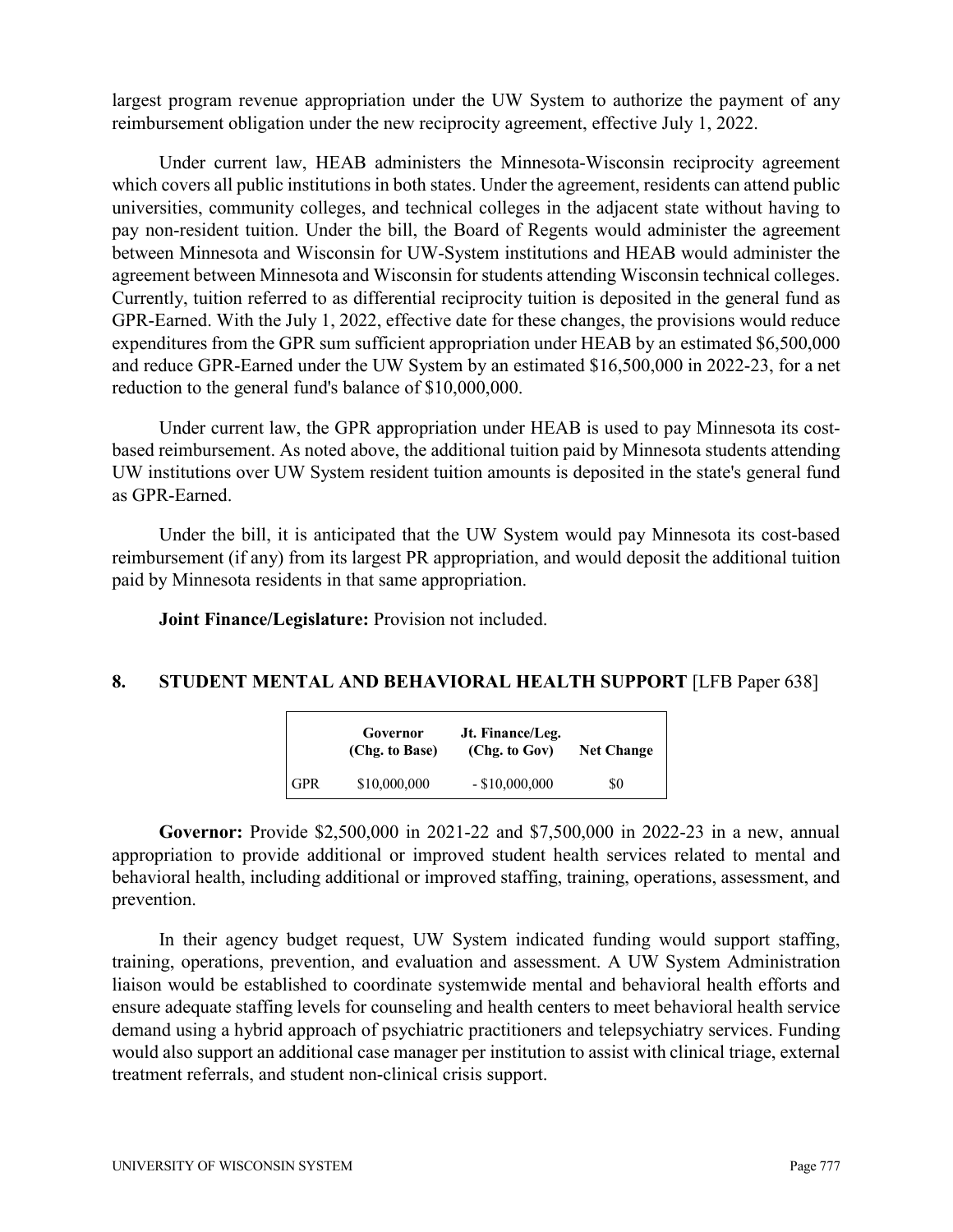**Joint Finance/Legislature:** Provision not included.

### **9. FRESHWATER COLLABORATIVE** [LFB Paper 639]

|            | Governor<br>(Chg. to Base) | Jt. Finance/Leg.<br>(Chg. to Gov) | <b>Net Change</b> |
|------------|----------------------------|-----------------------------------|-------------------|
| <b>GPR</b> | \$9,000,000                | $-$ \$9,000,000                   | SO.               |

**Governor:** Provide \$3,000,000 in 2021-22 and \$6,000,000 in 2022-23 in a new, continuing appropriation to provide funding for a systemwide freshwater collaborative. Require the Board of Regents to fund a freshwater collaborative and allocate funding from this appropriation to each institution for this purpose. Specify that freshwater collaborative funding be used to do the following: (a) devise new watercentric training programs focused on undergraduates; (b) provide scholarships and student support to retain and attract new talent; (c) amplify marketing and recruiting relating to Wisconsin's role in freshwater science, including branding Wisconsin as the "Silicon Valley of Water"; (d) Enhance workforce development programming; and (e) recruit new faculty and staff to advance training programs, research, and innovation.

**Joint Finance/Legislature:** Provision not included. Instead, provide \$2,500,000 GPR in 2021-22 and \$2,500,000 GPR in 2022-23 in the Joint Finance Committee supplemental appropriation for release to the UW System upon request and approval by the Committee. Create a new, continuing appropriation under the UW System for the freshwater collaborative where funding would be transferred upon release by the Committee. The fiscal effect of this item is shown under "Program Supplements."

[Act 58 Section: 33]

# **10. REESTIMATE DEBT SERVICE** [LFB Paper 102]

|            | Governor<br>(Chg. to Base) | Jt. Finance/Leg.<br>(Chg. to Gov) | <b>Net Change</b> |
|------------|----------------------------|-----------------------------------|-------------------|
| <b>GPR</b> | $-$ \$9,472,600            | \$91,500                          | $-$ \$9,381,100   |
| PR         | $-5,110,300$               | $-2,426,000$                      | $-7,536,300$      |
| Total      | $-$ \$14,582,900           | $-$ \$2,334,500                   | $-$ \$16,917,400  |

**Governor:** Reduce funding by -\$8,113,800 GPR and -\$7,127,600 PR in 2021-22 and modify funding by -\$1,358,800 GPR and \$2,017,300 PR in 2022-23 to reestimate debt service costs.

**Joint Finance/Legislature:** Provide \$1,311,600 GPR and \$724,700 PR in 2021-22 and delete -\$1,220,100 GPR and -\$3,150,700 PR in 2022-23 to reflect updated debt service estimates.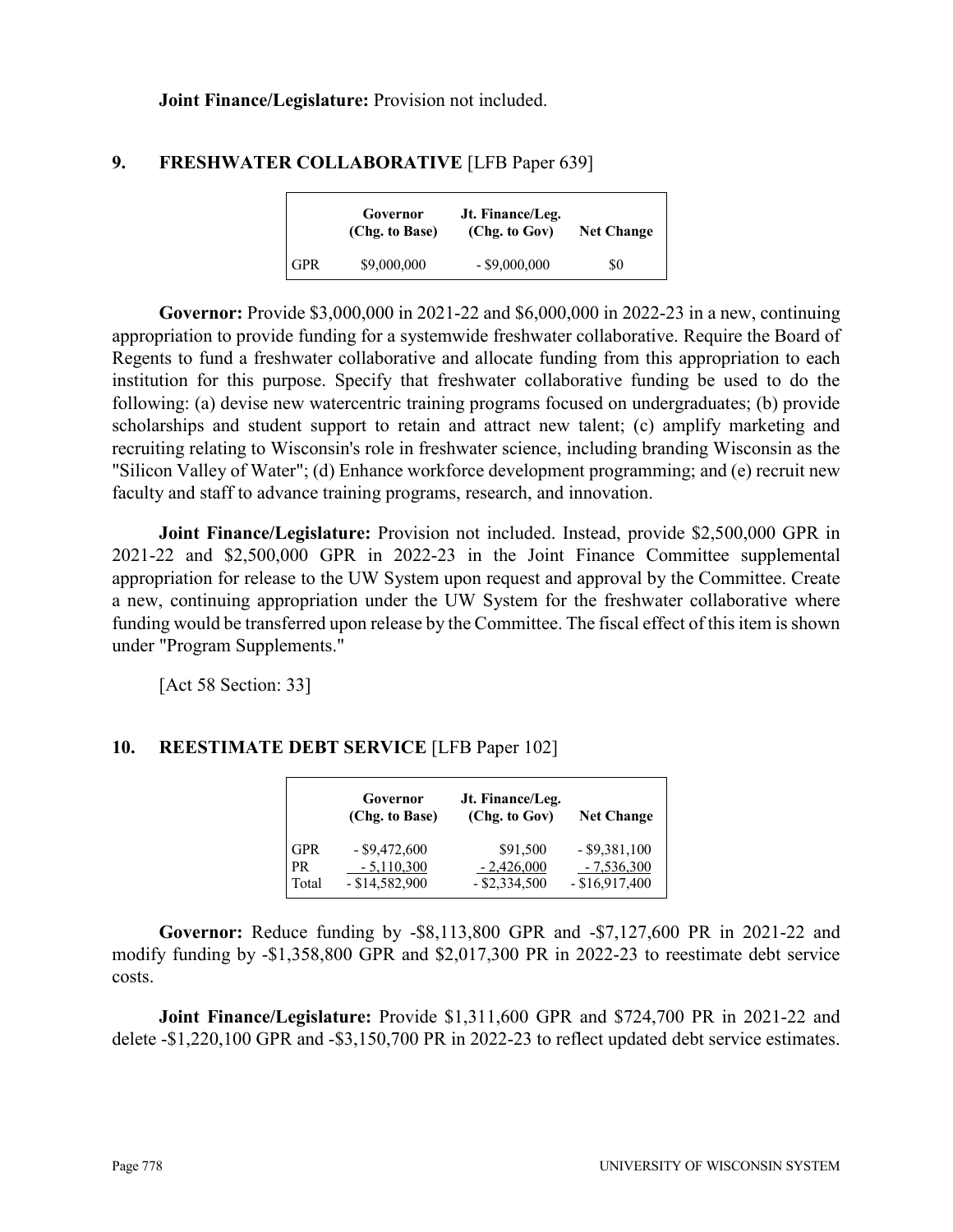#### **11. NURSE EDUCATORS** [LFB Paper 640]

|            | Governor<br>(Chg. to Base) | Jt. Finance/Leg.<br>(Chg. to Gov) | <b>Net Change</b> |
|------------|----------------------------|-----------------------------------|-------------------|
| <b>GPR</b> | \$5,000,000                | $-$ \$5,000,000                   | SO.               |

**Governor:** Provide \$5,000,000 in 2022-23 in a new, continuing appropriation for a nurse educators program. Require the Board of Regents to establish a nurse educator program that provides: (a) fellowships to students who enroll in programs for degrees in doctor of nursing practice or doctor of philosophy in nursing; (b) educational loan repayment assistance to recruit and retain faculty for system nursing programs; and (c) postdoctoral fellowships to recruit faculty for system nursing programs. Specify that the program require individuals who receive fellowships or loan repayment assistance under the program to make a commitment to teach for three consecutive years in a UW-System nursing program.

**Joint Finance/Legislature:** Provision not included under the UW System, but modified provision included under the Higher Educational Aids Board.

#### **12. PRISONER BACCALAUREATE DEGREE PROGRAM**

|            | Governor<br>(Chg. to Base) | Jt. Finance/Leg.<br>(Chg. to Gov) | <b>Net Change</b> |
|------------|----------------------------|-----------------------------------|-------------------|
| <b>GPR</b> | \$5,000,000                | $-$ \$5,000,000                   | \$0               |

**Governor:** Provide \$5,000,000 in 2022-23 in a new, annual appropriation for a baccalaureate degree program for prisoners. Require the Board of Regents and the Department of Corrections (DOC) to provide a baccalaureate education program for prisoners funded from this appropriation. Prior to expending any funds for the program, require the Board and DOC to jointly submit a plan for implementing the program to the Department of Administration which details the proposed structure, goals, delivery, and expenditures of the program mutually agreed on by the Board and DOC. Require DOA to approve or disapprove the plan within 60 days after it is received. Prohibit the Board from expending any funds for the program except in accordance with the plan as approved by DOA.

**Joint Finance/Legislature:** Provision not included.

#### **13. UW-EXTENSION COOPERATIVE COUNTY AGRICULTURE AGENTS** [LFB Paper 641]

|            | Governor<br>(Chg. to Base) | Jt. Finance/Leg.<br>(Chg. to Gov) | <b>Net Change</b> |
|------------|----------------------------|-----------------------------------|-------------------|
| <b>GPR</b> | \$2,000,000                | $-$ \$2,000,000                   | \$0               |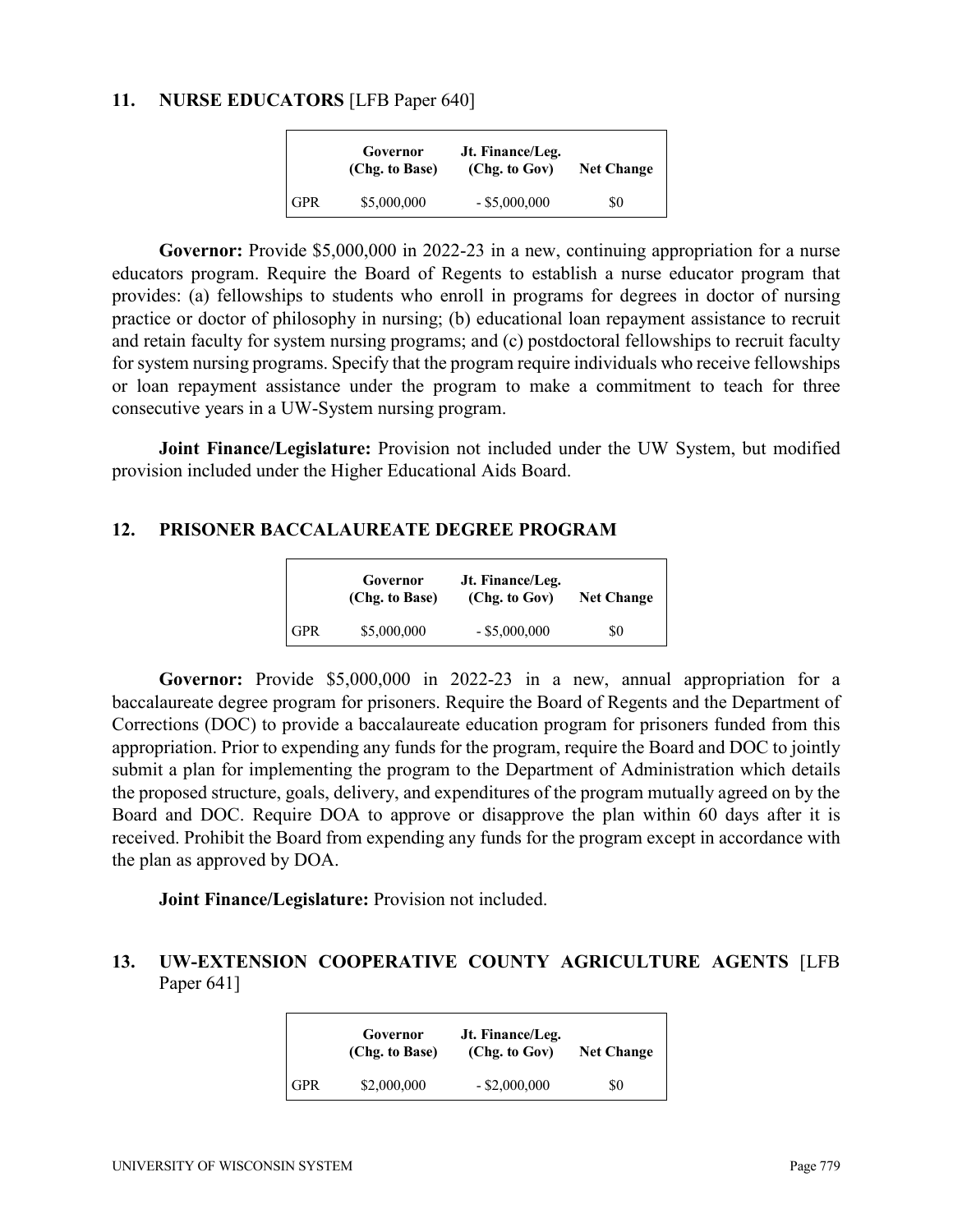**Governor:** Provide \$500,000 in 2021-22 and \$1,500,000 in 2022-23 in the UW System's general operations appropriation. Require the Board of Regents to provide funding from that appropriation for 20.0 agriculture-focused positions at UW-Madison, including 15.0 county-based agriculture agent positions, 3.0 research positions focusing on applied agriculture research, and 2.0 positions focusing on agriculture and climate change. Require that these positions be filled using existing authorized positions that are currently vacant in a manner that reflects an increase in the total number of agricultural agent positions and agriculture-related research positions at UW-Madison. Specify that the Chancellor of UW-Madison may not abolish these positions under current law authorizing the creation and deletion of positions.

Require UW-Madison to submit a report to the Governor and Joint Committee on Finance by January 1, 2023, which includes: (a) the date of hire for each of these positions and the job responsibilities of each person hired; (b) for each county-based agriculture agent position, the strategies or tactics the agent has used to communicate climate change issues to farmers and metrics for tracking the agent's impact regarding agricultural practice changes in consideration of climate change; (c) for each applied agriculture research position, the research conducted to date, the research to be conducted, the findings of the research to date, and how those findings are informing the researcher's work and the work of county-based agriculture agents; and (d) for each agriculture and climate change research position, the ways in which the researcher has utilized the applied agricultural researchers' findings to inform the county-based agriculture agents, including developed curriculum and proposed outreach efforts, along with any additional research effort the person has undertaken and intends to undertake.

**Joint Finance/Legislature:** Provision not included. Instead, provide \$1,000,000 GPR in 2021-22 and \$1,000,000 GPR in 2022-23 in the Joint Finance Committee supplemental appropriation for release to the UW System upon request and approval by the Committee. The fiscal effect of this item is shown under "Program Supplements."

# **14. FOSTER YOUTH PROGRAMS** [LFB Paper 642]

|            | Governor<br>(Chg. to Base) | Jt. Finance/Leg.<br>(Chg. to Gov)<br><b>Net Change</b> |     |
|------------|----------------------------|--------------------------------------------------------|-----|
| <b>GPR</b> | \$1,000,000                | $-$ \$1,000,000                                        | \$0 |

Governor: Provide \$500,000 annually in a new, annual appropriation for foster youth support programs. Require the Board of Regents to allocate funding from this appropriation to each institution to establish or maintain support programs for students enrolled in the institution who formerly resided in a foster home or group home. Specify that the types of programs supported by these funds may include any of the following: (a) scholarships; (b) employment; (c) emergency funds; (d) basic supplies; (e) mentorships to assist with academic preparations and successful navigation of the complex college environment; or (f) other resources such as career planning, financial literacy training, and math and writing support.

**Joint Finance/Legislature:** Provision not included. Instead, provide \$250,000 GPR in 2021-22 and \$500,000 GPR in 2022-23 in the Joint Finance Committee appropriation for release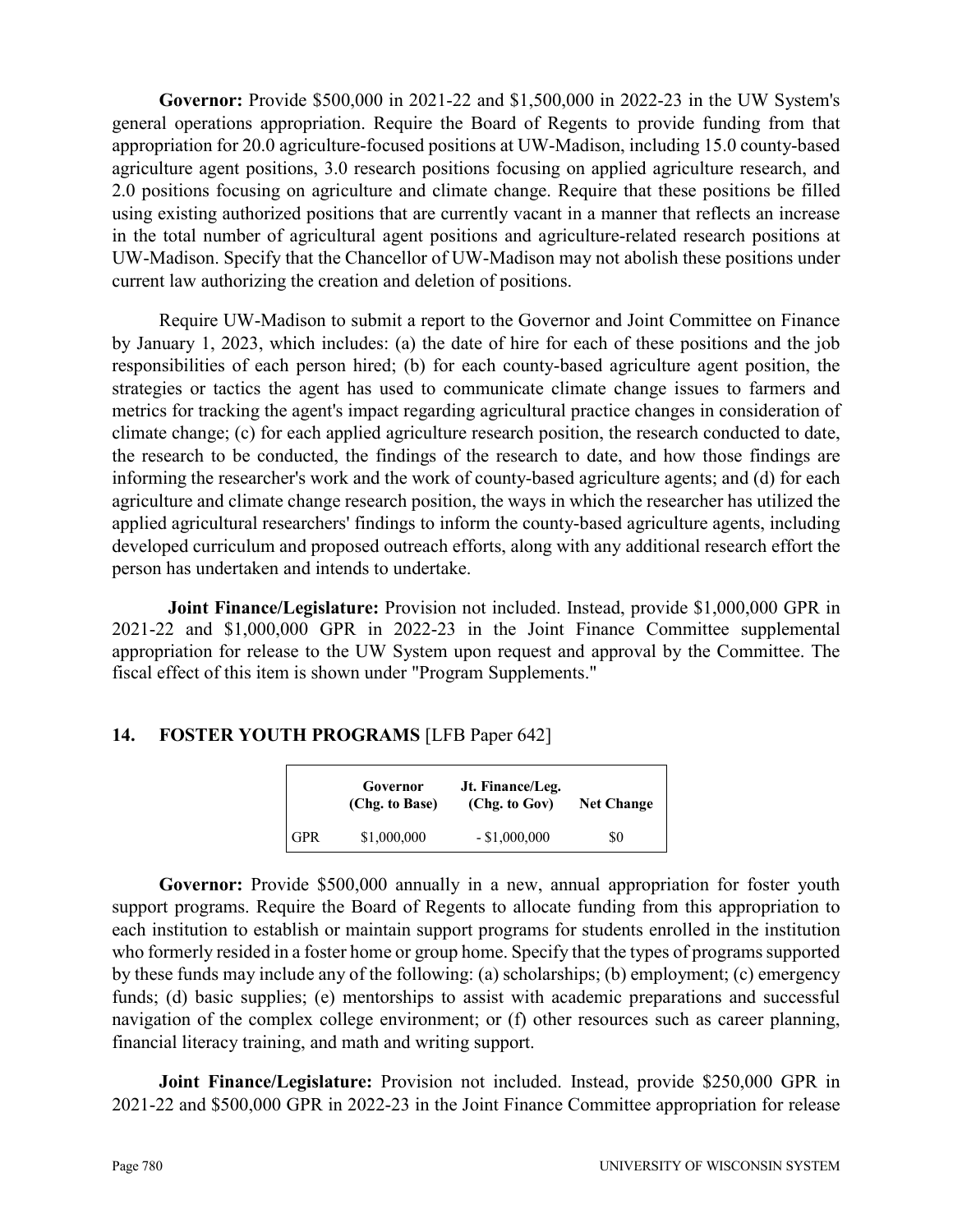to the UW System upon request and approval by the Committee. The fiscal effect of this item is shown under "Program Supplements."

### **15. UW-SUPERIOR LAKE SUPERIOR RESEARCH INSTITUTE PARTNERSHIP** [LFB Paper 643]

|            |           | Governor<br>(Chg. to Base) | <b>Funding Positions Funding Positions Funding Positions</b> | Jt. Finance/Leg.<br>(Chg. to Gov) |     | <b>Net Change</b> |
|------------|-----------|----------------------------|--------------------------------------------------------------|-----------------------------------|-----|-------------------|
| <b>GPR</b> | \$902,500 | 5.00                       | $-$ \$902,500                                                | $-5.00$                           | \$0 | 0.00              |

**Governor:** Provide \$402,500 in 2021-22 and \$500,000 in 2022-23 with 5.0 positions beginning in 2021-22 in a new, annual appropriation for a UW-Superior Lake Superior Research Institute partnership program. Require the Board of Regents to establish a partnership program between UW-Superior's Lake Superior Research Institute and northern Wisconsin communities and fund costs for the program from this appropriation. Specify that the program would be designed to accomplish all of the following objectives: (a) remove barriers and provide easy access to research and testing services for homeowners and businesses; (b) provide follow-up assistance and recommendations to solve environmental issues; (c) secure external funding to solve environmental issues; (d) to develop highly visible outreach events; and (e) create a direct conduit to fully equipped laboratory space and scientific expertise and to fully integrate the institute as the applied-environmental research arm for the region. Require the program to utilize permanent staff and student employees to coordinate directly with county health and conservation departments and with state, tribal, and local entities to develop regional priorities and solutions.

**Joint Finance/Legislature:** Provision not included.

### **16. UW-MADISON UNIVERCITY ALLIANCE PROGRAM** [LFB Paper 644]

|            | Governor<br>(Chg. to Base) | Jt. Finance/Leg.<br>(Chg. to Gov) | <b>Net Change</b> |
|------------|----------------------------|-----------------------------------|-------------------|
| <b>GPR</b> | \$600,000                  | $-$ \$600,000                     | \$0               |

**Governor:** Provide \$300,000 annually in a new, annual, appropriation for the UniverCity Alliance program to connect in partnership Wisconsin communities, towns, cities, and counties with UW-Madison education, service, and research activities in order to address the communities' biggest local challenges.

**Joint Finance/Legislature:** Provision not included.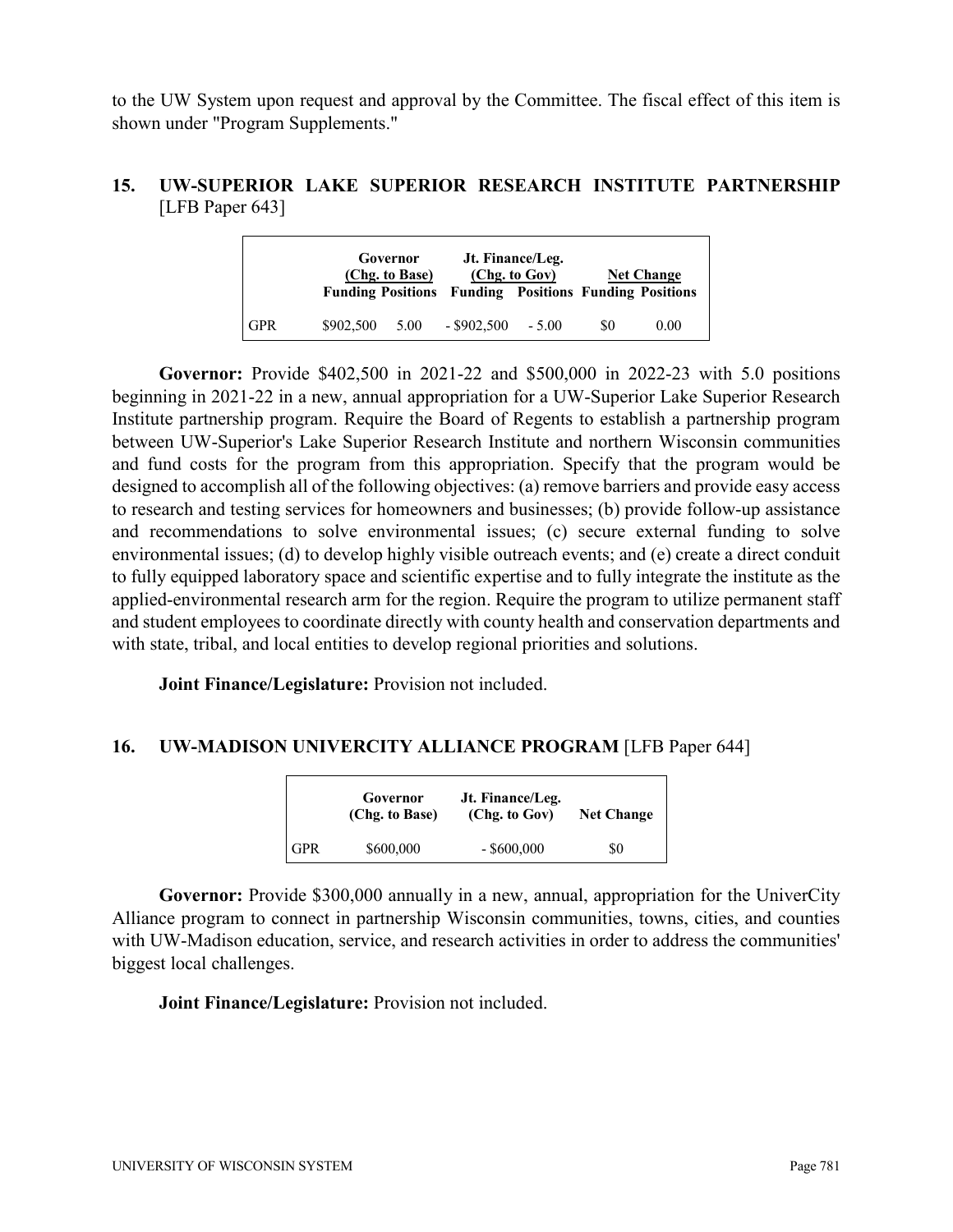# **17. MISSING IN ACTION RECOVERY AND IDENTIFICATION PROJECT** [LFB Paper 645]

|     | Governor<br>(Chg. to Base) | Jt. Finance/Leg.<br>(Chg. to Gov) | <b>Net Change</b> |
|-----|----------------------------|-----------------------------------|-------------------|
| GPR | \$360,000                  | $-$ \$360,000                     | SO.               |

**Governor:** Provide \$360,000 in 2021-22 in a new, continuing appropriation for the University of Wisconsin Missing in Action (MIA) Recovery and Identification Project. Require the Board of Regents to provide funding from this appropriation for the MIA Recovery Project to perform a mission for the recovery and identification of Wisconsin veterans who are missing in action. At the conclusion of the mission, require the MIA Recovery Project, through its representative, to submit a report on the mission's findings and an accounting of expenditures for the mission to the Governor, Joint Committee on Finance, Board of Regents, the standing committees of each house of the Legislature dealing with veterans matters, and the Departments of Veteran's Affairs, Military Affairs.

**Joint Finance/Legislature:** Provision not included.

#### **18. STATE LABORATORY OF HYGIENE RENT**

|       | Governor<br>(Chg. to Base) | Jt. Finance/Leg.<br>(Chg. to Gov) | <b>Net Change</b> |
|-------|----------------------------|-----------------------------------|-------------------|
| l GPR | \$457,200                  | $-$ \$457,200                     | \$0               |

**Governor:** Provide \$228,600 annually for State Lab of Hygiene (SLH) rental costs. Funding would bring GPR funding to 50% of the rental cost of the DOA facility occupied by the SLH.

In 1999, two divisions of the SLH moved to a DOA facility and the Legislature authorized a GPR increase to cover 50% of the cost of the SLH's rent. In 2013, this facility was expanded to provide increased room for the SLH. Rent increases since 2013 have resulted in the current GPR funding level falling below the 50% level.

**Joint Finance/Legislature:** Provision not included.

# **19. STATE LABORATORY OF HYGIENE -- PFAS AND EMERGING CONTAMINANTS**

|            |           | Governor<br>(Chg. to Base) | <b>Funding Positions Funding Positions Funding Positions</b> | Jt. Finance/Leg.<br>(Chg. to Gov) |           | <b>Net Change</b> |
|------------|-----------|----------------------------|--------------------------------------------------------------|-----------------------------------|-----------|-------------------|
| <b>GPR</b> | \$245,600 | 1.0                        | $-$ \$245,600                                                | $-1.0$                            | <b>SO</b> | 0.00              |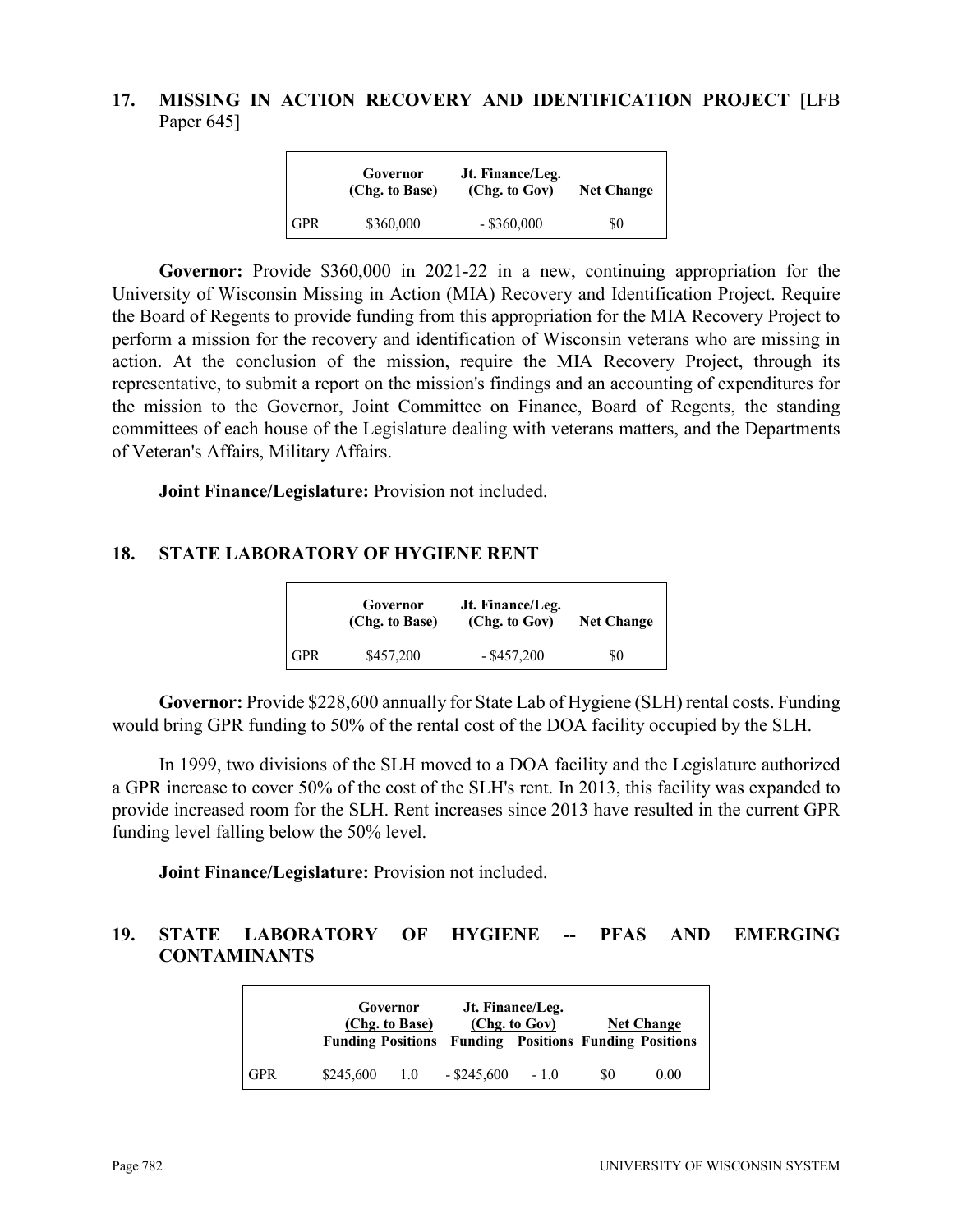**Governor:** Provide \$105,300 in 2021-22 and \$140,300 in 2022-23 and 1.0 position beginning in 2021-22 for a per- and polyfluoroalkyl substances (PFAs) and emerging contaminant faculty position. The position would serve as an academic focal point for various state activities and assist statewide efforts for training, education, and other outreach to support reducing PFAs (man-made chemicals) exposure and other emerging contaminant exposures and associated adverse environmental and public health impacts.

**Joint Finance/Legislature:** Provision not included.

### **20. STATE LABORATORY OF HYGIENE -- SOIL HEALTH**

|            | Governor<br>(Chg. to Base) |               | <b>Funding Positions Funding Positions Funding Positions</b> | Jt. Finance/Leg.<br>(Chg. to Gov) |     | <b>Net Change</b> |
|------------|----------------------------|---------------|--------------------------------------------------------------|-----------------------------------|-----|-------------------|
| <b>GPR</b> | \$245,600                  | $1.0^{\circ}$ | $-$ \$245,600                                                | $-1.0$                            | \$0 | 0.00              |

**Governor:** Provide \$105,300 in 2021-22 and \$140,300 in 2022-23 and 1.0 position for a soil health faculty position. The position would be located in the State Lab Environmental Health Division and have an academic appointment in the UW-Madison Department of Soil Science in the College of Agricultural and Life Sciences. The position would assist in the collaboration of soil health research, testing, and outreach between government agencies, agriculture producers, local communities, and academic researchers. The position may teach at UW Madison and partner with other UW-Madison faculty and staff on research to further collective efforts to sustain and protect Wisconsin soil resources.

**Joint Finance/Legislature:** Provision not included.

# **21. REESTIMATE TUITION REVENUES**

|           | Governor<br>(Chg. to Base)                   | Jt. Finance/Leg.<br>(Chg. to Gov)<br><b>Funding Positions Funding Positions Funding Positions</b> |     | <b>Net Change</b> |
|-----------|----------------------------------------------|---------------------------------------------------------------------------------------------------|-----|-------------------|
| <b>PR</b> | $$112,322,800$ 44.52 - \$112,322,800 - 44.52 |                                                                                                   | \$0 | 0.00              |

**Governor:** Provide \$56,161,400 annually and 44.52 positions beginning in 2021-22 to reflect increases in tuition revenues that have been incorporated into UW System's operating budget since 2018. These increases would true up the appropriation amount for recent changes in tuition revenues attributable to the following: (a) changes in enrollment (\$16,685,000); (b) selfsupporting programs (\$13,537,600); (c) differential tuition increases (\$1,100,100); and (d) increases in nonresident and graduate tuition (\$24,838,700). Tuition revenues are deposited in the UW System's PR general program operations appropriation, which is an all-moneys-received appropriation, meaning that the UW System can expend all moneys deposited in the appropriation regardless of the amount shown in the appropriation schedule. In addition, the Board of Regents and the UW-Madison Chancellor may create or abolish PR positions without the approval of the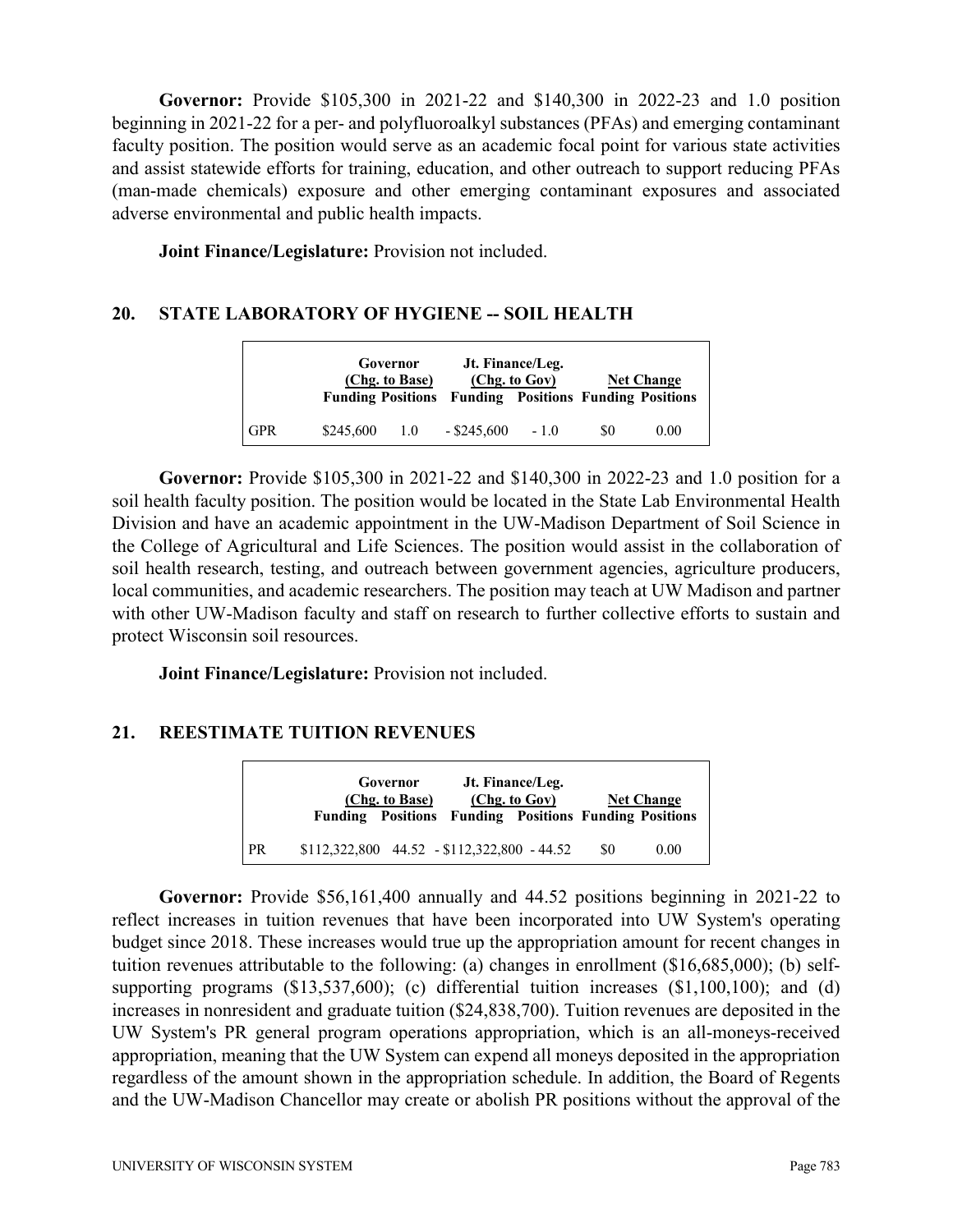Legislature or the Joint Finance Committee.

**Joint Finance/Legislature:** Provision not included.

#### **22. UW-STEVENS POINT INSTITUTE FOR SUSTAINABLE TECHNOLOGY**

|            | Governor<br>(Chg. to Base) | Jt. Finance/Leg.<br>(Chg. to Gov) | <b>Net Change</b> |  |
|------------|----------------------------|-----------------------------------|-------------------|--|
| <b>SEG</b> | \$730,000                  | $-$ \$730,000                     | \$0               |  |

**Governor:** Provide \$365,000 annually from the environmental fund to support the Wisconsin Institute for Sustainable Technology at UW-Stevens Point. Under current law there is an appropriation under the UW System from the environmental fund for this purpose, but base level funding is set at \$0.

**Joint Finance/Legislature:** Provision not included.

#### **23. PHYSICIAN AND DENTAL LOAN PROGRAM**

**Governor/Legislature:** Provide \$60,000 annually over annual base level funding of \$250,000 SEG and \$488,700 PR from the critical access hospital assessment fund for the physician and dentist and health care provider loan assistance programs. Specify that dentists who agree to practice in one or more eligible practice areas or dental health shortage areas in Wisconsin and who agree to practice in a rural area are eligible for loan repayment of up to \$100,000 by the UW Board of Regents under the physician and dentist loan assistance program and subject to current loan repayment terms that apply to physicians practicing in rural areas under that program. Specify that this would first apply to dentists whose applications for the physician and dentist loan assistance program are received on the effective date of the bill.

Currently, under the physician and dentist loan assistance program, the UW Board of Regents may repay up to \$50,000 in education loans on behalf of a physician or dentist who agrees to practice in one or more eligible practice areas or dental health shortage areas in this state. For physicians who additionally agree to practice in a rural area, the UW Board of Regents may make loan repayments of up to \$100,000. Under the bill, dentists who additionally agree to practice in a rural area would also be eligible for loan repayments of up to \$100,000.

[Act 58 Sections: 176, 177, and 9347(1)]

### **24. SITE PREPARATION FOR MONUMENT AT UW-STEVENS POINT**

**Governor:** Require the Board of Regents to pay for the costs of site preparation at UW-Stevens Point for installation of a permanent marker in recognition of the Native Americans who died due to a scarlet fever epidemic (See -- Tourism).

SEG \$120,000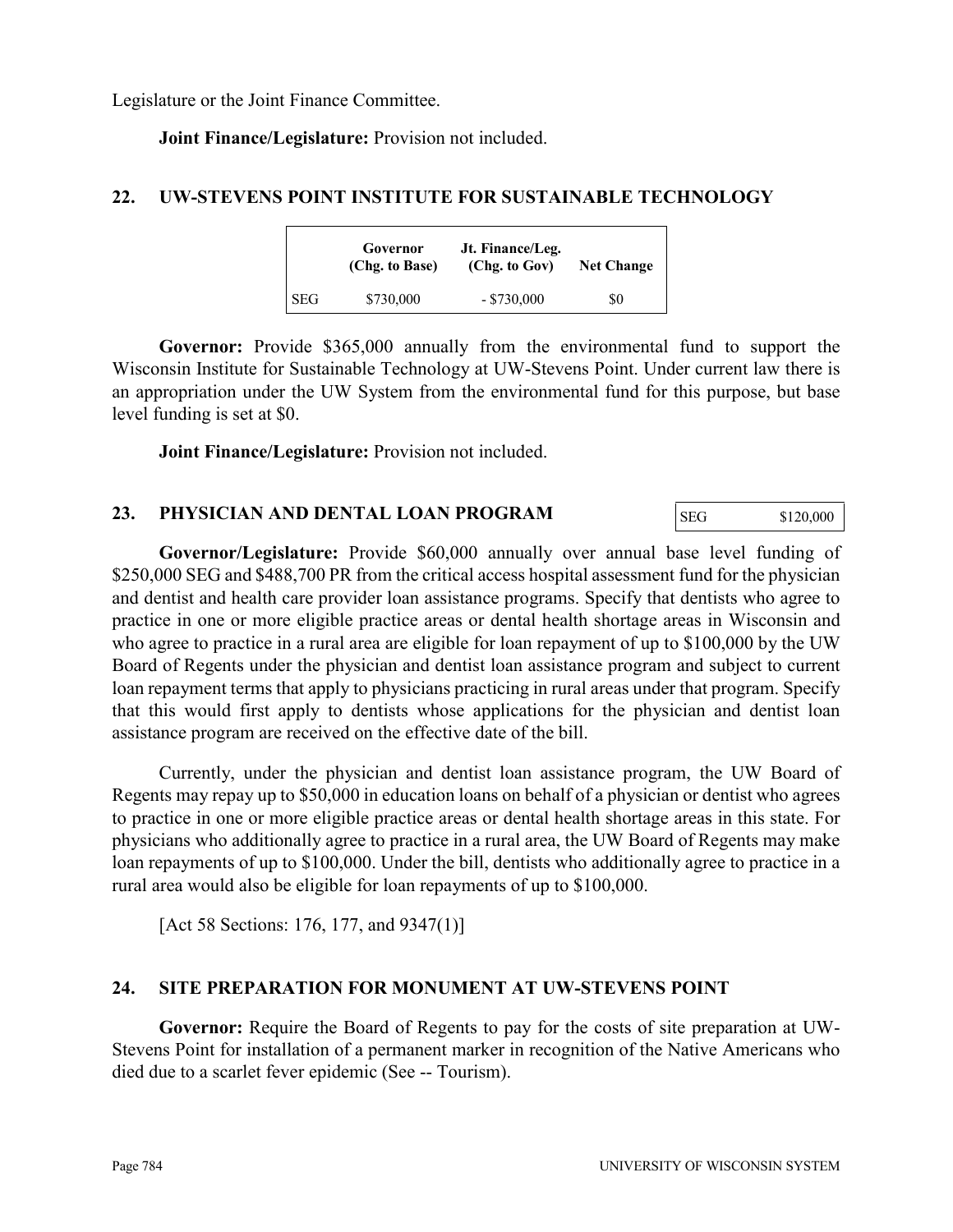**Joint Finance/Legislature:** Provision not included.

#### **25. UW-MADISON DIVISION OF EXTENSION TEACHING HOURS**

**Governor:** Require that the faculty and instructional staff workload monitoring and reward plan under current law recognize the time spent by state specialists teaching graduate students and teaching Wisconsin farmers, as teaching hours. Define state specialists as faculty or instructional staff who provide extension services in the field of applied agricultural research at any institution. Specify that these specialists' teaching hours be included in reports to System Administration and eligible for rewards for staff who teach more than a standard academic load. Require the Board of Regents to revise the workload monitoring and reward plan to comply with these requirements no later than the first day of the fourth month after the effective date of the bill.

Under current law, the Board of Regents must develop and implement a plan for each institution that includes: (a) policies for monitoring teaching workloads of faculty and instructional academic staff, including requirements for individual faculty and instructional academic staff members to report the number of hours spent teaching to System Administration; and (b) policies for rewarding faculty and instructional academic staff who teach more than a standard academic load. The bill requires the plan to recognize the time spent by UW-Extension specialists teaching graduate students and Wisconsin farmers as teaching hours.

**Joint Finance/Legislature:** Provision not included.

### **26. NONRESIDENT TUITION EXEMPTION FOR RELOCATED SERVICE MEMBERS**

**Governor:** Specify that a relocated service member and the service member's spouse and dependents would be considered residents of the state during the period the service member is relocated on active duty if they demonstrate that they are bona fide residents during this period according to procedures established by the Board of Regents.

A relocated service member would be defined as an active duty member of the U.S. Armed Forces who has been relocated from Wisconsin and stationed on active duty in another state. Specify that this provision would not apply after the relocated service member's period of relocation on active duty in another state has ended, except that a relocated service member's dependent would continue to be considered a resident of this state after the service member's period of relocation on active duty in another state has ended. This provision would first apply to the first semester or session beginning after the effective date of the bill.

**Joint Finance/Legislature:** Provision not included.

#### **27. NONRESIDENT TUITION EXEMPTION FOR CERTAIN TRIBAL MEMBERS**

**Governor:** Specify that a person would be considered a resident of Wisconsin for the purposes of UW System admission and tuition if all of the following apply: (a) the person, or the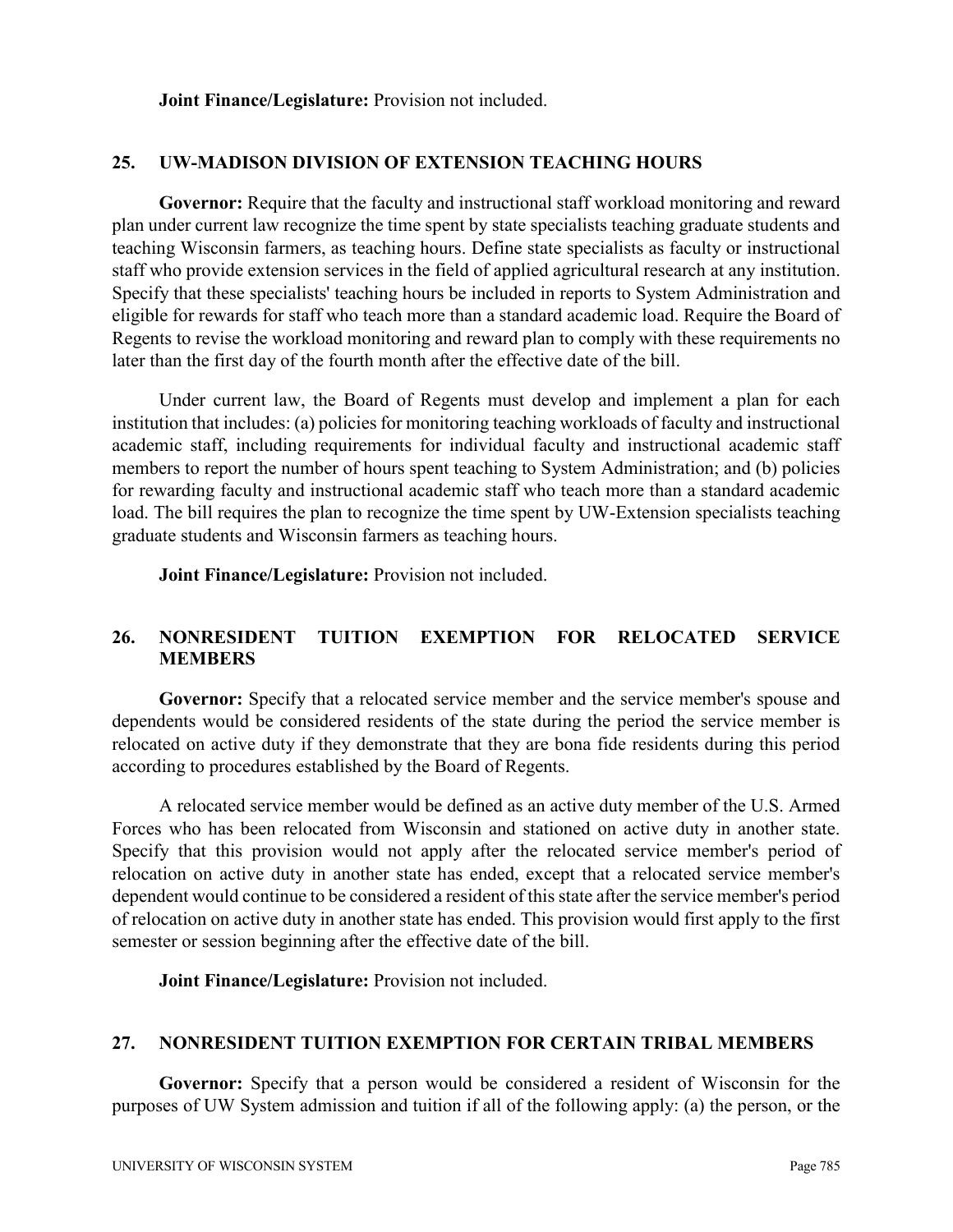person's parent or grandparent, is a member of a federally-recognized American Indian tribe or band in this state or is a member of a federally-recognized tribe in a state contiguous with Wisconsin; and (b) the person has resided in Wisconsin, Minnesota, Illinois, Iowa, or Michigan, or in any combination of these states, for at least 12 months immediately preceding the beginning of any semester or session in which the person enrolls in a UW system institution. Provide that this provision would first apply to individuals who enroll for the semester or session following the effective date of the bill.

Under current law, a person generally must be a resident of Wisconsin for at least 12 months prior to registering at a UW system institution in order to be exempt from nonresident tuition. Current law also includes nonresident tuition exemptions, under which certain nonresident students pay resident tuition rates.

**Joint Finance/Legislature:** Provision not included.

#### **28. NONRESIDENT TUITION EXEMPTION FOR UNDOCUMENTED INDIVIDUALS**

Governor: Specify that a person who is a citizen of a country other than the U.S., while they continue to be a resident of Wisconsin, would be entitled to an exemption from UW System nonresident tuition, but not from incidental or other fees, if that person meets all of the following requirements: (a) the person graduated from a high school in Wisconsin or received a declaration of equivalency of high school graduation from Wisconsin; (b) the person was continuously present this state for at least three years following the first day of attending a high school in Wisconsin or immediately preceding receipt of a declaration of equivalency of high school graduation; and (c) the person enrolls in an institution and provides that institution with proof that the person has filed or will file an application for lawful permanent resident status with U.S. Citizenship and Immigration Services as soon as the person is eligible to do so. Specify that this provision would first apply to persons who enroll for the semester or session following the effective date of the bill.

Current law allows the Board of Regents to charge different tuition rates to resident and nonresident students. Current law also includes nonresident tuition exemptions, under which certain nonresident students pay resident tuition rates. The bill would create an additional nonresident tuition exemption for a person who is not a legal permanent resident of the United States and who meets the criteria specified in the bill.

**Joint Finance/Legislature:** Provision not included.

### **29. VOTER IDENTIFICATION**

**Governor:** Require each UW system institution to issue student identification cards that meet the requirements to qualify as voter identification under current law by August 1, 2021.

**Joint Finance/Legislature:** Provision not included.